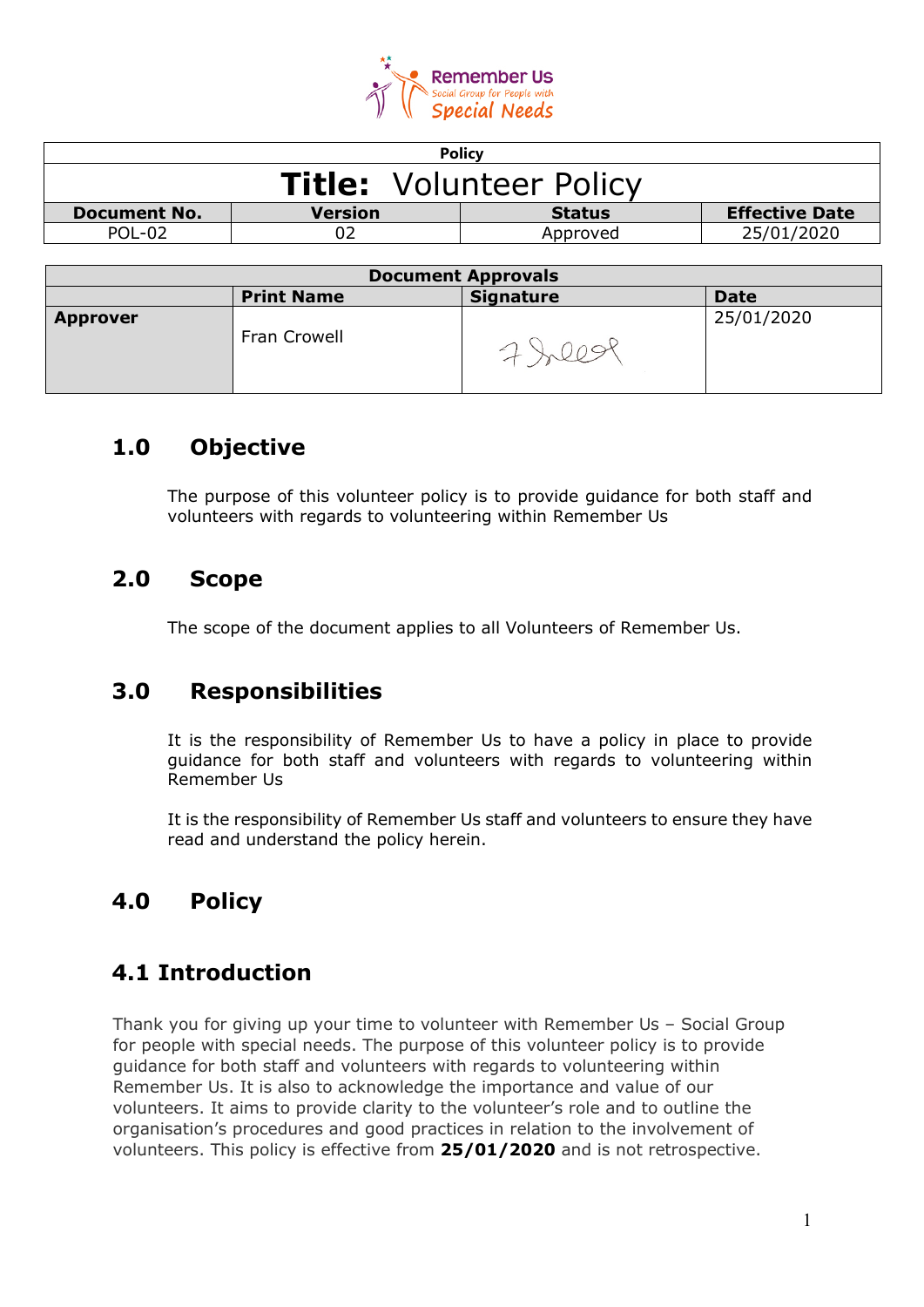

| <b>Policy</b>                                                                   |  |          |            |
|---------------------------------------------------------------------------------|--|----------|------------|
| <b>Title: Volunteer Policy</b>                                                  |  |          |            |
| <b>Effective Date</b><br><b>Version</b><br><b>Document No.</b><br><b>Status</b> |  |          |            |
| POL-02                                                                          |  | Approved | 25/01/2020 |

### **4.1.1 Mission Statement**

Our mission is to combat isolation by creating a social environment for people with special needs and their families that supports their development and inclusion as valued members of the community

## **4.2 Volunteering for Remember Us**

### **4.2.1 Definition of volunteering**

Volunteering is any activity that involves spending time, unpaid, doing something that aims to benefit the environment or someone (individuals or groups) other than, or in addition to, close relatives. Central to this definition is the fact that volunteering must be a choice freely made by each individual. Volunteering benefits everyone; the individuals who do it, the organisations that they work with; and that organisation's user groups, as well as the wider community.

## **4.2.2 The Role of the Volunteer**

Volunteers are a valuable and vital resource without which Remember Us could not provide its services. Volunteer involvement provides a unique aspect to our services along with a strong sense of community support.

#### **4.2.3 Who can volunteer?**

Remember Us welcomes all volunteers regardless of their cultural and ethnic origin, religion, age, gender and physical, social or economic background. However, we do have some requirements that need to be fulfilled:

- To be committed to the mission statement of Remember Us.
- The skills and abilities of the volunteer must match the requirements of Remember Us.
- The applicant must be over 16 years of age
- Applicants must be willing to submit a Garda Vetting Application.

#### **4.2.4 The Rights of the Volunteer**

- To know, if and how, they are being selected.
- To be given an overview of the structure of Remember Us.
- To be given meaningful work to do.
- To receive induction training and literature and where appropriate training for the specific role being undertaken.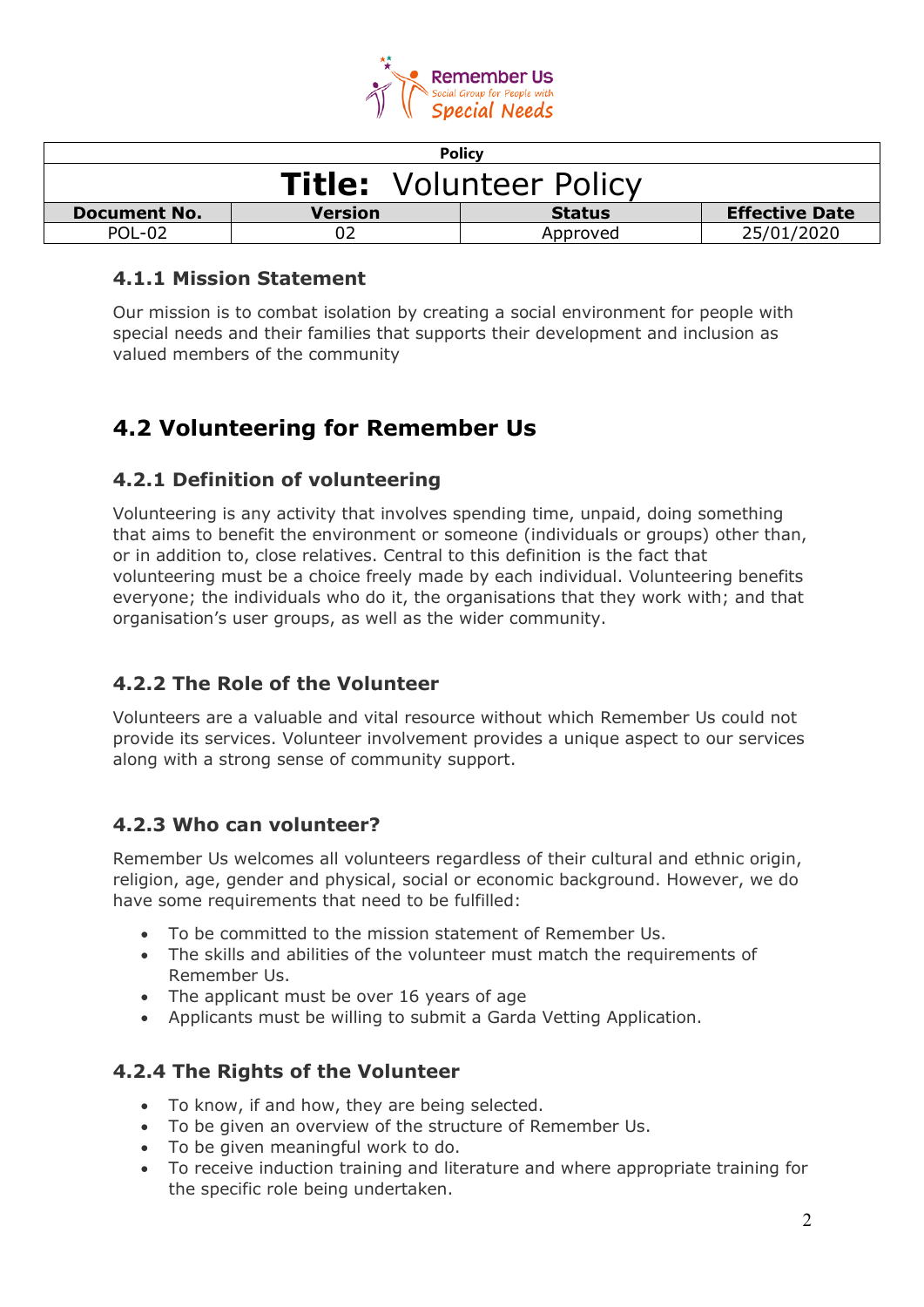

| <b>Policy</b>                  |                |               |                       |
|--------------------------------|----------------|---------------|-----------------------|
| <b>Title: Volunteer Policy</b> |                |               |                       |
| <b>Document No.</b>            | <b>Version</b> | <b>Status</b> | <b>Effective Date</b> |
| POL-02                         |                | Approved      | 25/01/2020            |

- To receive supervision and support where required.
- To know who to turn to with problems, to work with the knowledge that support is always available.
- To be appreciated and have their work valued.
- To be able to say no and not feel guilty.
- To have a safe working environment and to be covered by insurance.
- To be informed about and given the opportunity to play an active part in the organisation as a whole.
- To be free from discrimination.
- To raise grievances when appropriate.

### **4.2.5 The Responsibilities of the Volunteer**

- To respect the aims and objectives of Remember Us
- To carry out the agreed work to the best of one's ability
- To respect the confidentiality of the organisation, members and any individuals a volunteer comes in contact with in the course of their work for the organisation.
- To be reliable and responsible and honour commitments
- To attend training sessions as scheduled
- To ask for help and support when needed
- To be honest if there are problems.
- To agree with Remember Us's volunteer policy

#### **4.2.6 Commitment**

Remember Us requires a commitment of service from all volunteers to ensure continuity of service for our members. The time commitment of a volunteer is to be agreed between the Programme Co-ordinator and the volunteer and where possible will be as flexible as the tasks allow. This commitment is for the benefit of both the volunteer and Remember Us.

While voluntary time commitment is never expected to match that of fulltime staff members, unscheduled absences create organisational problems and may directly affect the standard of services provided. When expecting to be absent, volunteers will inform the Programme Co-ordinator as soon as possible, so that alternative arrangements can be made.

## **4.3 Recruitment and Training of Volunteers**

Recruitment of new volunteers will be based on an equal opportunities basis, where each person's application will be treated equally.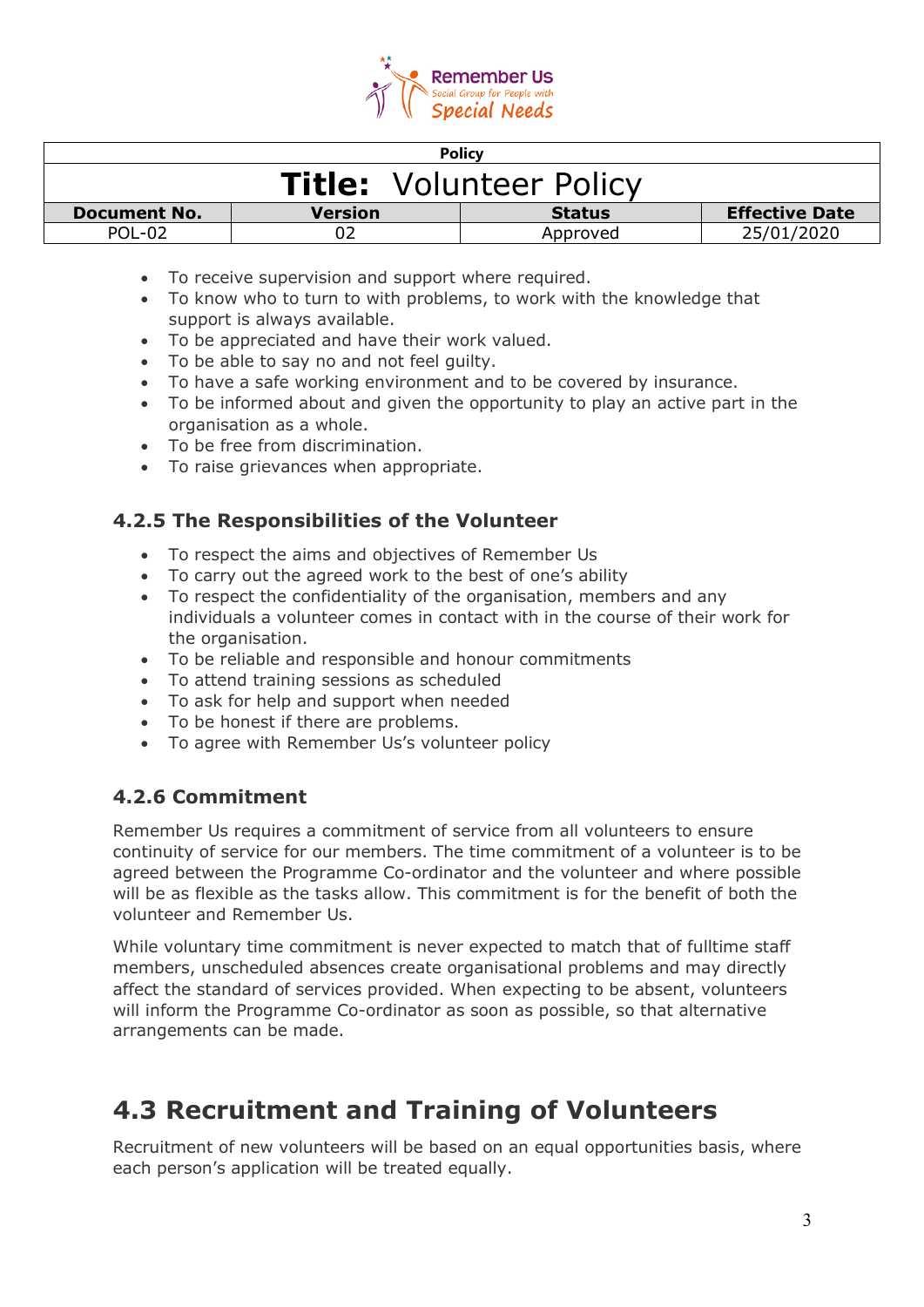

| <b>Policy</b>                  |                |               |                       |
|--------------------------------|----------------|---------------|-----------------------|
| <b>Title: Volunteer Policy</b> |                |               |                       |
| <b>Document No.</b>            | <b>Version</b> | <b>Status</b> | <b>Effective Date</b> |
| $POL-02$                       |                | Approved      | 25/01/2020            |

### **4.3.1 Application Procedure**

In order to protect the people using our services and in seeking to maintain their welfare, all who apply to be volunteers, whether they are known to the organisation or not, will be thoroughly screened before being accepted as approved volunteers. Enquiries to become a volunteer will be dealt with by the Programme Co-ordinator.

All potential volunteers will be required to complete an application form and, as the volunteer will be working with children and/or vulnerable adults, a Garda Clearance form. Potential volunteers may be called for interview.

## **4.3.1.2 Garda Clearance Form**

Garda vetting is the process by which the Central Garda Vetting Unit (CGVU) discloses details regarding all prosecutions and/or convictions in respect of an individual. The CGVU is the unit within the Garda Síochána responsible for conducting Garda Vetting. Garda Vetting is not conducted by Gardaí at a local level.

Garda Vetting is a vital step in the safety and protection of children and vulnerable adults. In addition, it helps protect the organisation, other volunteers and staff. All applicants who will be working with children or vulnerable adults are provided with a Garda Vetting Form at the time of their application. This form must be submitted with the application to become a volunteer who will be working with children or vulnerable adults. Until the Garda Vetting Form has been received the application can go no further.

## **4.3.2 Training**

All volunteers receive induction training, this training program takes place before a volunteer is placed. The training consists of a general introduction to the organisation, as well as information on the purposes and requirements of all those who volunteer for the organisation.

Bi-annual volunteer meetings will be held where aspects of training will be refreshed as well as updates and additions to current procedures will be presented.

#### **Retraining after extended absence**

Where a volunteer has been absent for a period of six months or more, they will be required to undertake a period of refresher training and shadowing to help them readjust to volunteering. This will be organised with the individual volunteer.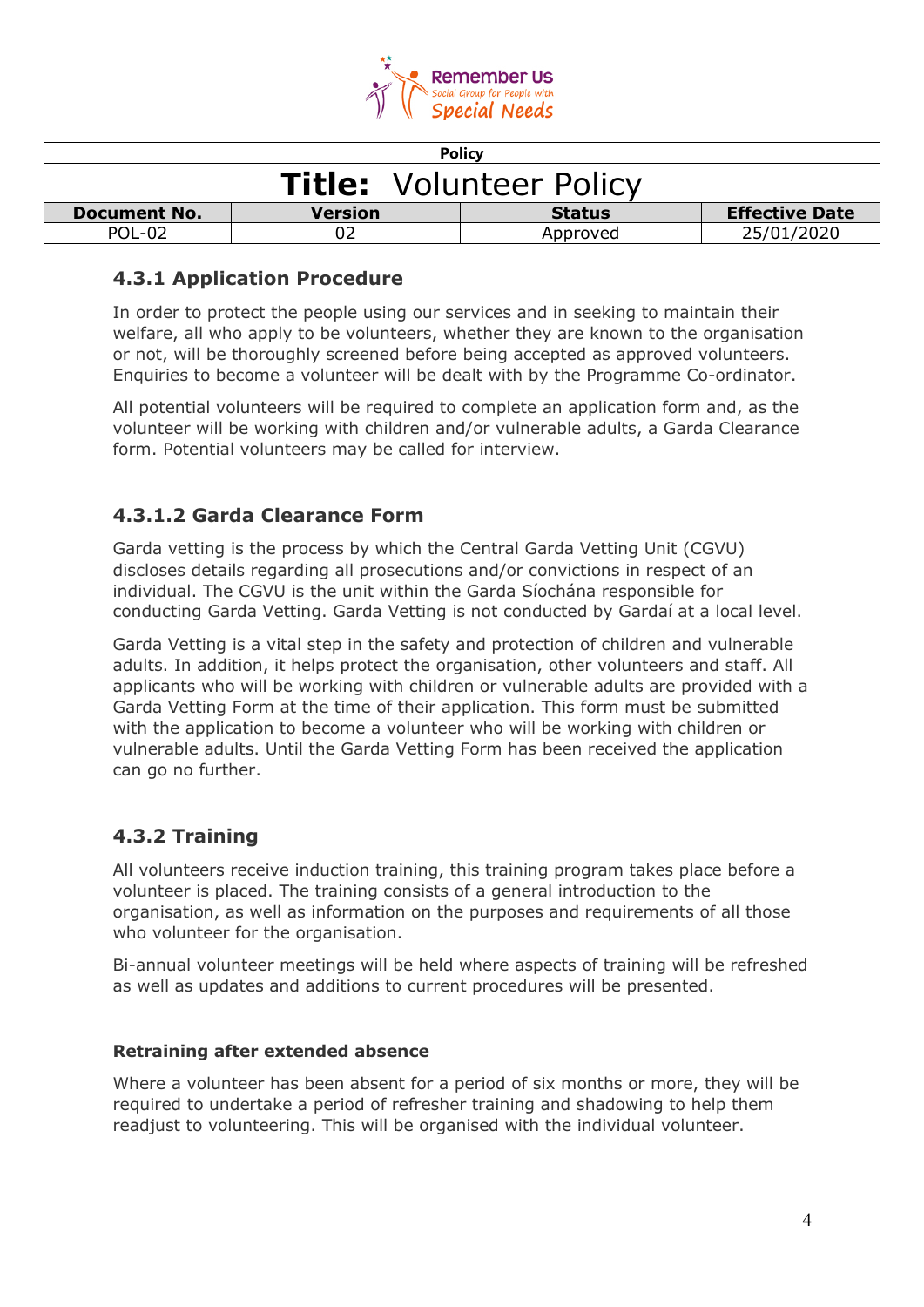

| <b>Policy</b>                                                                   |  |          |            |
|---------------------------------------------------------------------------------|--|----------|------------|
| <b>Title: Volunteer Policy</b>                                                  |  |          |            |
| <b>Effective Date</b><br><b>Version</b><br><b>Document No.</b><br><b>Status</b> |  |          |            |
| POL-02                                                                          |  | Approved | 25/01/2020 |

## **4.3.3 Data Protection**

Remember Us accepts full responsibility for the handling of all personal data disclosed to the organisation and has a duty to manage all such data, including all personal data, within the rules laid down by the General Data Protection Regulation (GDPR). As a responsible data controller Remember Us is required to notify you of the following information regarding the collection, holding, use and disclosure (collectively known as 'processing') of personal information relating to you:

- Obtain and process information fairly.
- Keep information for only one or more specified and explicit lawful purpose.
- Use information and disclose it only in ways compatible with these purposes.
- Keep information safe and secure.
- Keep information accurate, complete and up to date.
- Ensure that information is adequate, relevant and not excessive.
- Retention of personal information, in the main the personal information obtained will be retained for 7 years after completing the volunteering role.

#### **Your rights**

You have a number of rights in relation to the personal information, which is held about you, including

- The right to see the personal information and to be provided with details regarding the processing of it.
- The right to have the personal information rectified if it is inaccurate or incomplete
- The right to request that the personal information is erased or to object to it being processed
- The right to complain to the data protection commission, which may be contacted via its website at [info@dataprotection.ie](mailto:info@dataprotection.ie)

## **4.3.4 Review**

Upon the completion of the recruitment procedure there will be an initial period of 8 weeks whereby the volunteer will be supervised by the Programme Coordinator/Lead Volunteer. Upon the conclusion of this period of 8 weeks the role of the volunteer will be reviewed by the Programme Co-ordinator and a member of the board of directors and in circumstances where it becomes apparent that the volunteer is unsuitable for the role the individual may be asked to cease acting as a volunteer.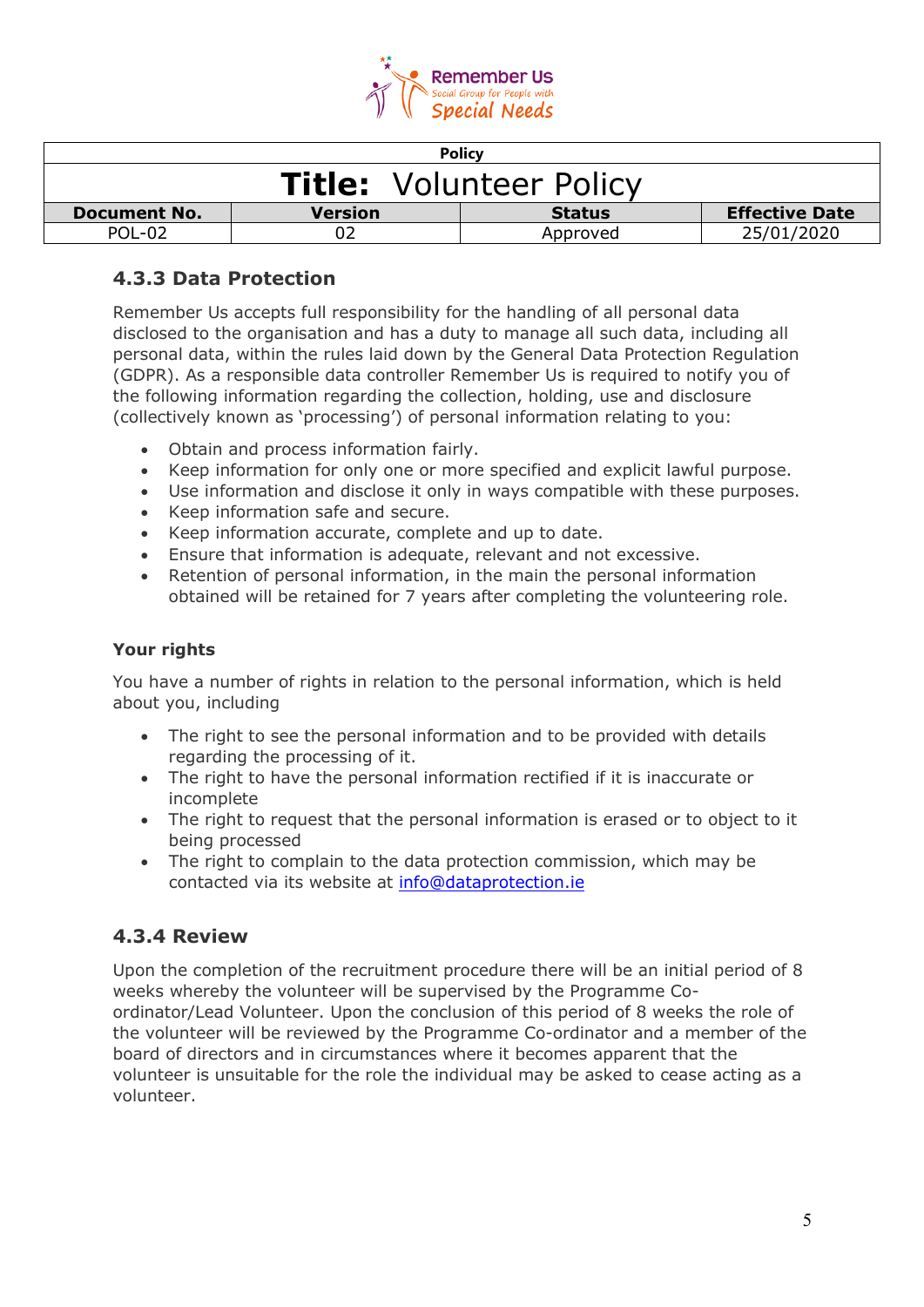

| <b>Policy</b>                  |                |               |                       |
|--------------------------------|----------------|---------------|-----------------------|
| <b>Title: Volunteer Policy</b> |                |               |                       |
| <b>Document No.</b>            | <b>Version</b> | <b>Status</b> | <b>Effective Date</b> |
| POL-02                         |                | Approved      | 25/01/2020            |

## **4.4 General Procedures**

## **4.4.1 Confidentiality**

Volunteers will not disclose any information regarding any member or person associated with the organisation. Volunteers will be required to sign a confidentiality agreement with the organisation.

## **4.4.2 Personal Safety**

Volunteers should not have to tolerate abuse of any kind. Remember Us endeavours to maintain the safety of volunteers at all times. If you are unhappy or feel awkward with an individual or situation, you should discuss it with another volunteer or the Programme Co-ordinator.

## **4.4.3 Equal Opportunities**

Volunteers are recognised as important part of Remember Us team and will be volunteering in an organisation that is committed to equal opportunities and diversity. This commitment is reflected throughout the charity's policies and practices.

## **4.4.4 Appropriate Behaviour**

Volunteers are required to work within the policy and procedures of Remember Us. Volunteers should be aware that they are representatives of Remember Us and need to present a positive image to the public of Remember Us. It is against Remember Us's ethos for a volunteer to use their position within the organisation to promote their personal, political or religious beliefs.

## **4.4.5 Representing Remember Us**

Volunteers are not permitted to represent Remember Us publicly in any situation without having discussed it with and obtained prior approval from the Programme Co-ordinator. This refers not only to when one is volunteering with Remember Us, but also when the work has finished.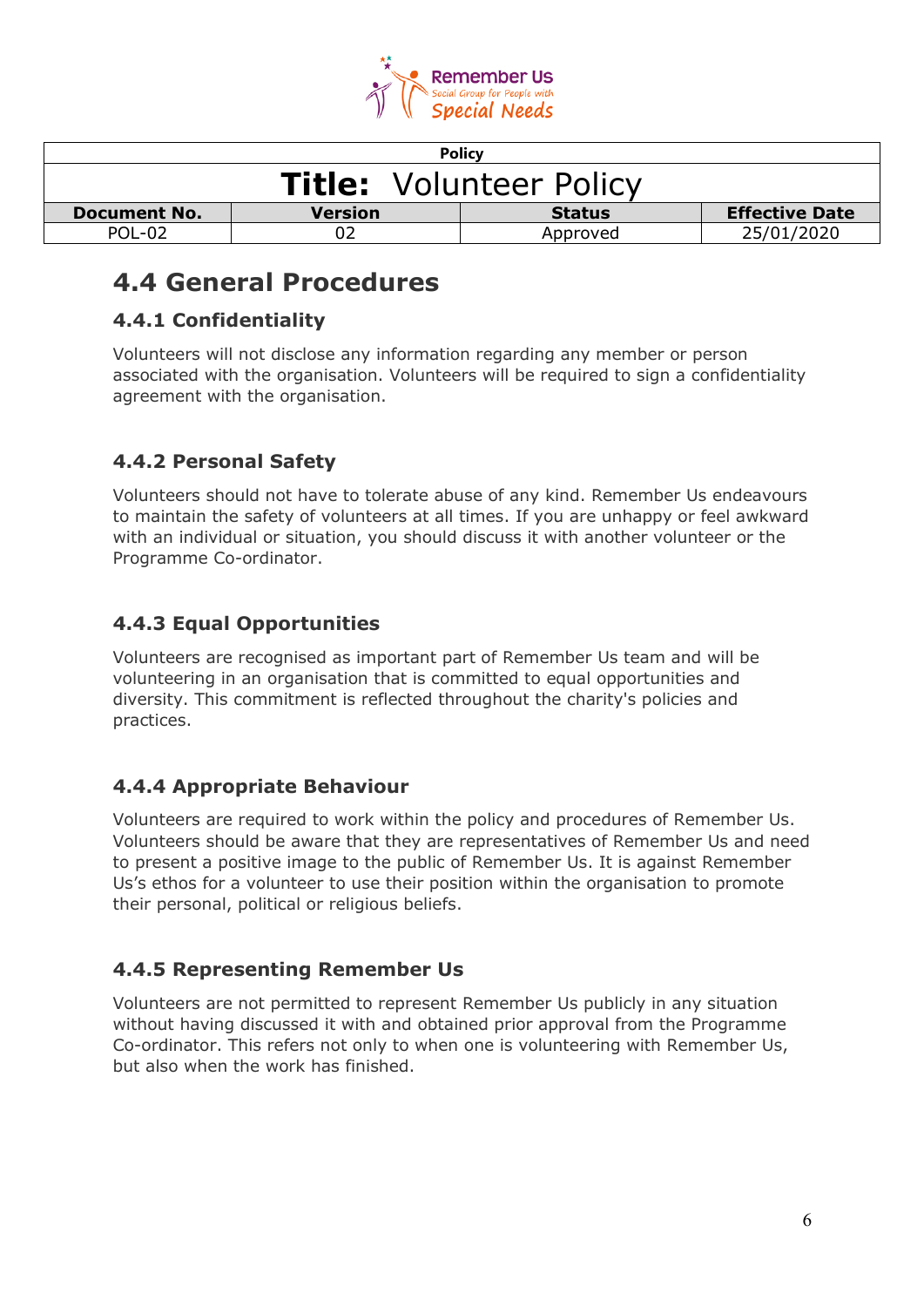

| <b>Policy</b>                  |                |               |                       |
|--------------------------------|----------------|---------------|-----------------------|
| <b>Title: Volunteer Policy</b> |                |               |                       |
| <b>Document No.</b>            | <b>Version</b> | <b>Status</b> | <b>Effective Date</b> |
| POL-02                         |                | Approved      | 25/01/2020            |

## **4.5 Terms and Conditions**

## **4.5.1 Working Hours**

Working times will be negotiated between the Programme Co-ordinator and the volunteer prior to commencement of position. A regular commitment is required. When a volunteer is likely to be absent the Programme Co-ordinator should be notified at the earliest possible time so alternative arrangements can be made.

## **4.5.2 Expenses**

The cost of volunteering should never be allowed to discourage volunteering. Volunteers give their time and skills free of charge. If from time to time a volunteer incurs costs outside of their usual level of involvement, then Remember Us will reimburse any such out of pocket expenses incurred directly as a result of their volunteering activity provided they have been agreed in advance with the Programme Co-ordinator and that valid receipts can be produced.

## **4.5.3 Changes in Personal Circumstances**

Volunteers are requested to inform Remember Us of any changes in their personal circumstances such as change of address, phone/mobile etc. or any other issue/development which would be likely to impact the volunteer's ability or suitability to continue to act as a volunteer.

## **4.5.4 Health & Safety**

Remember Us is committed to protecting the health and safety of all volunteers and visitors to our activity venues and accepts its duties under health and safety legislation. We are also committed to ensuring. where possible, that all risks and hazards are eliminated or controlled to an acceptable level. Under the health and safety legislation volunteers are also responsible for taking reasonable care of their own health and safety at work and that of any other person who may be affected by their actions or omissions while at work. Volunteers should acquaint themselves with all safety procedures and ensure that they do their utmost to maintain safe working practices in the organisation.

If any volunteer observes or is aware of any practice which may be unhealthy or unsafe, he/she should draw the matter to the attention of management immediately. Volunteers must comply with all rules and procedures that relate to matters of health and safety. Failure to do so will be treated as warranting disciplinary action. Any deliberate action by any volunteer which endangers the health or safety of any other person in any activity venue may be deemed to be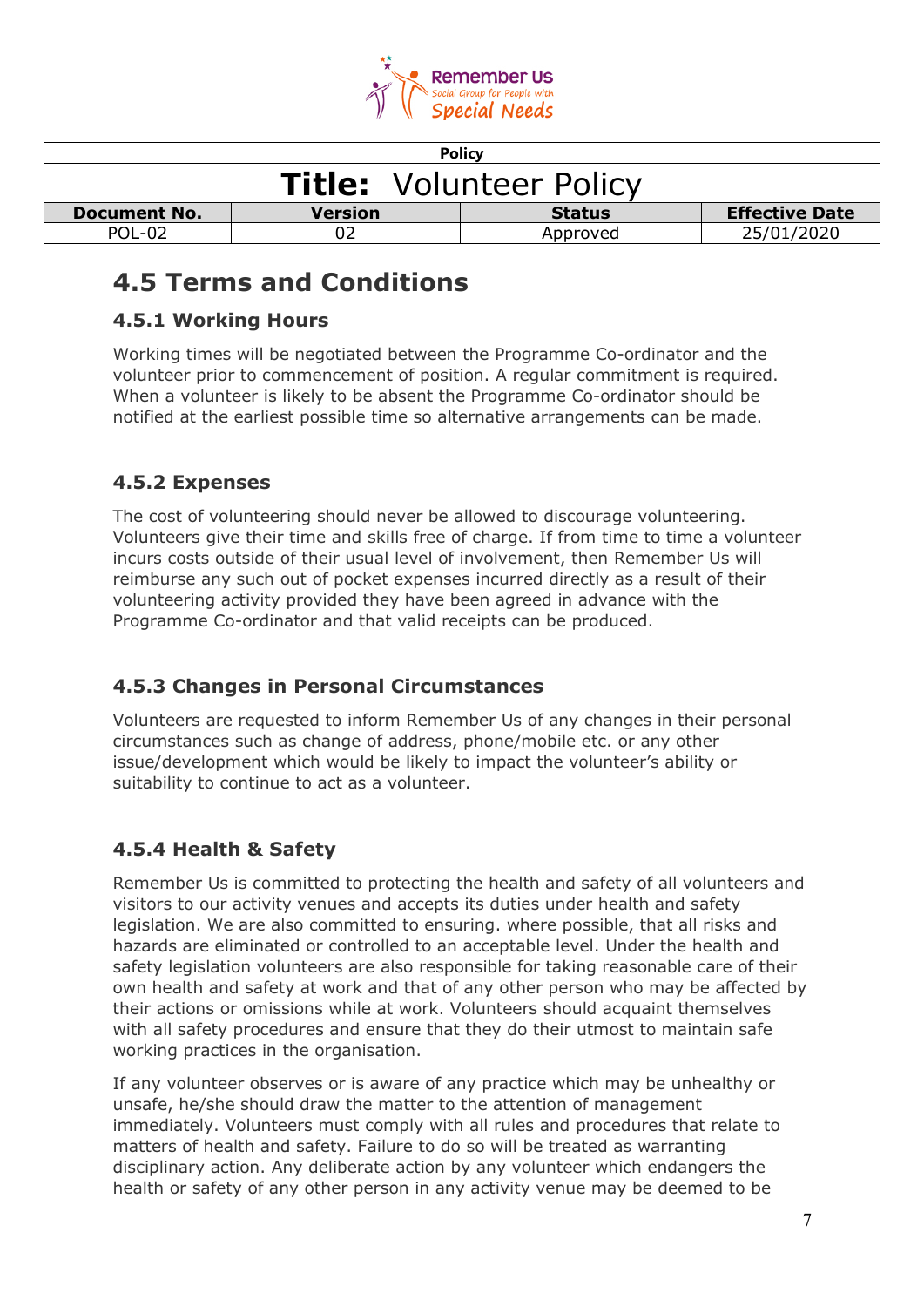

| <b>Policy</b>                  |                |               |                       |
|--------------------------------|----------------|---------------|-----------------------|
| <b>Title: Volunteer Policy</b> |                |               |                       |
| <b>Document No.</b>            | <b>Version</b> | <b>Status</b> | <b>Effective Date</b> |
| POL-02                         |                | Approved      | 25/01/2020            |

gross misconduct and may warrant dismissal. Volunteers must also comply with any new rules or procedures that may be introduced for the purpose of maintaining adequate health and safety precautions.

## **4.5.4.1 Insurance**

Insurance is provided by Remember Us to cover all volunteers working on behalf and at the direction of the organisation. This cover applies to the place or premises where Remember Us's work is carried out. It does not extend to motor insurance or to travel to and from their voluntary work.

### **4.5.4.2 Fire Safety**

If the fire alarm sounds, leave the building immediately by the nearest exit.

### **4.5.5 Dignity at Work Policy**

Remember Us is committed to implementing and promoting measures to protect the dignity of volunteers and to encourage respect for others at work. Remember Us values the creative and innovative potential that volunteers with diverse backgrounds, skills and abilities bring to the work environment. Remember Us aims to create a work environment which is free from harassment, bullying, racism and disrespectful behaviour, by dealing effectively with any complaints of such conduct, and by welcoming diversity and promoting equality.

Volunteering will not be influenced or affected by a volunteer's race, colour, religion, sex, marital status, nationality, family status, sexual orientation, disability, age or membership of the travelling community. All volunteers are required to take personal and individual responsibility to comply with this policy and to behave in a non-discriminatory way. Should you have questions or concerns about any type of discrimination in Remember Us, you are requested to bring these issues to the attention of the Programme Co-ordinator. You are encouraged to raise concerns and make reports without fear of reprisal.

## **4.5.5.1 Grievance / Complaints Procedure**

Volunteers are afforded protection under the Equal Status Acts 2000-2004 and have a right to make a complaint if they feel they have been discriminated against and/or treated in less favourable manner. Remember Us's policy and procedures are in place in order that complaints can be raised and dealt with effectively within the organisation.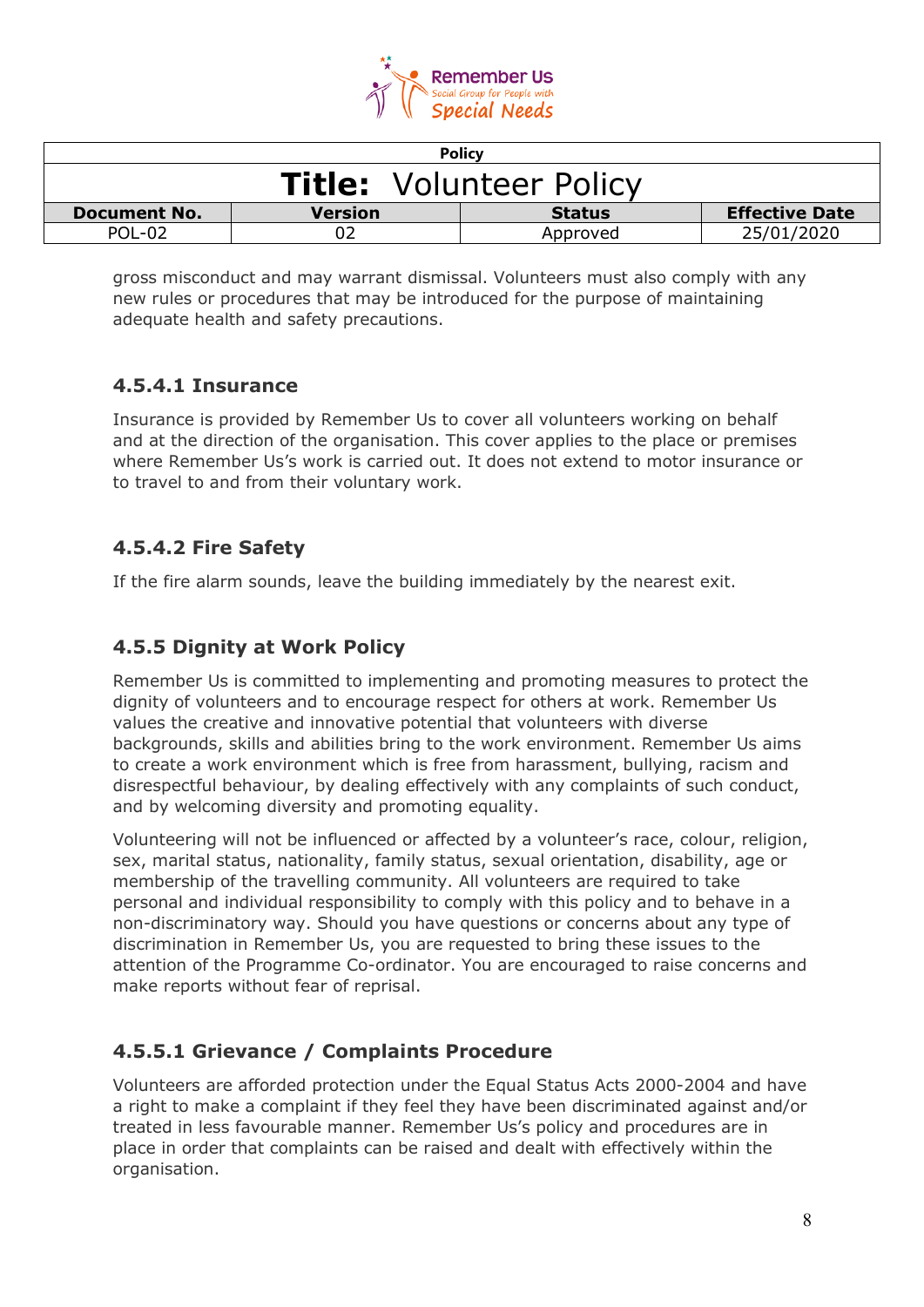

| <b>Policy</b>                  |                |               |                       |
|--------------------------------|----------------|---------------|-----------------------|
| <b>Title:</b> Volunteer Policy |                |               |                       |
| <b>Document No.</b>            | <b>Version</b> | <b>Status</b> | <b>Effective Date</b> |
| POL-02                         |                | Approved      | 25/01/2020            |

### **4.5.6 Dismissal**

Volunteers who do not adhere to this volunteer policy or Remember Us's code of conduct or who fail to perform their work satisfactorily after support and guidance from the Programme Co-ordinator/Lead Volunteer may be asked to cease acting as a volunteer. No volunteer's involvement will be ended until the volunteer has had an opportunity to discuss with the Programme Co-ordinator the reasons for being asked to cease acting as a volunteer. Grounds for being asked to cease acting as a volunteer include, but are not limited to, the following:

- gross misconduct.
- being under the influence of drugs (including alcohol)
- theft.
- misuse of equipment and/or materials.
- abuse of members and/or co-workers.
- breach of confidentiality.
- failure to supply a satisfactory Garda vetting application form when required.
- failure to abide by Remember Us's policies and procedures.
- failure to complete duties to a satisfactory standard; or
- acting in a way that is detrimental to the interests of Remember Us.

Should a volunteer feel the basis for being asked to leave was unfair, they may appeal the decision to the Board of Remember Us. The appeal is to be made in writing within one month of the volunteer being asked to leave. The outcome of the appeal will be communicated to the individual within 28 days and will be final.

## **4.5.7 Termination & Exit Interviews**

Volunteers are requested to give notice of termination at the earliest opportunity to allow time to find a replacement. To help with the future development of the volunteer programme, volunteers leaving Remember Us may be asked to complete an exit interview questionnaire. This helps Remember Us to learn from volunteer's experiences and put into practice lessons learned.

## **4.6 Feedback**

Remember Us seeks to make ongoing improvements to the way it operates this policy. Constructive feedback on the policy is always welcomed and will be recorded. It should be given to the Programme Co-ordinator who will ensure that it is given due consideration.